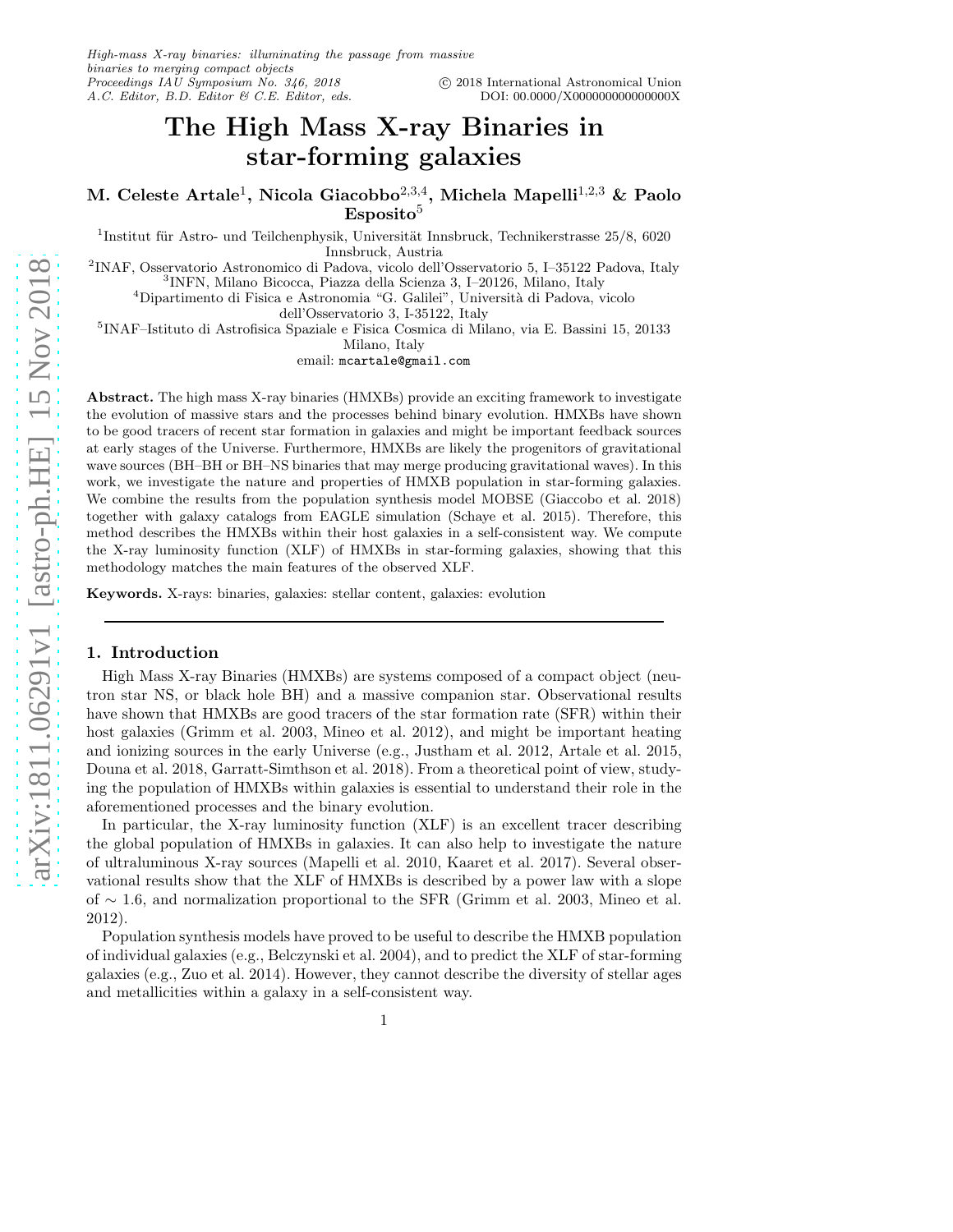In order to properly model star formation and metallicity evolution in galaxies, population synthesis simulations must be coupled with galaxy catalogs from galaxy formation models. Such galaxy catalogs can be obtained either from semianalytic models (Fragos et al. 2013), or from hydrodynamical cosmological simulations (Mapelli et al. 2017, 2018a, 2018b, Artale et al. in preparation).

In this work, we study the XLF of star-forming galaxies combining the galaxy catalogs of the hydrodynamical cosmological simulation eagle (Schaye et al. 2015) with the results from the population synthesis model mobse (Giacobbo et al. 2018a). In Section [2](#page-1-0) we present the methodology. We discuss our findings in Section [3.](#page-3-0)

#### <span id="page-1-0"></span>2. Simulations and methodology

mobse (Giacobbo et al. 2018a) is an upgraded version of bse code (Hurley et al. 2002).The code includes new stellar winds prescription (Vink et al. 2001,2005, Chen et al. 2005), electron-capture SNe (Giaccobo & Mapelli 2018b), core-collapse SNe (Fryer et al. 2012), pulsational pair-instability and pair-instability SNe (Spera & Mapelli 2017). mobse reproduces successfully the masses and merger rates of compact objects (Giacobbo et al. 2018b, 2018c) inferred by the LIGO-Virgo collaboration. In this work we adopt the simulation set referred to as  $\alpha$ 1 in Giacobbo et al. (2018b). In this model, the common envelope parameter is set to  $\alpha = 1$ . This set is composed of 12 sub-sets at different metallicities Z = 0.0002, 0.0004, 0.0008, 0.0012, 0.0016, 0.002, 0.004, 0.006, 0.008, 0.012,  $0.016$  and  $0.02$ . Each sub-set contains  $10<sup>6</sup>$  binaries, hence the total number of binaries is  $1.2 \times 10^7$ . From the population synthesis model, we identify the HMXB sources undergoing stable mass transfer via Roche lobe overflow (RLO–HMXB), and those accreting the wind from the companion star (SW–HMXB). The X-ray luminosity of each HMXB in the catalog is computed as  $L_X = \eta \frac{G \dot{M}_{acc} M_{co}}{R_{co}}$ , where  $\dot{M}_{acc}$ ,  $M_{co}$ , and  $R_{co}$  are the accretion rate, the mass, and the radius of the compact object, respectively. The parameter  $\eta$ is the efficiency in converting gravitational binding energy to radiation associated with accretion. We adopt that  $\eta = 0.1$  for BH and NS for simplicity since BH–HMXB sources are the dominant population (see ahead in the text). On the left panel of Figure [1,](#page-2-0) we show the cumulative distribution of HMXBs normalized by the total number of sources for each metallicity sub-set. We also split the contribution of SW and RLO systems in each subsample.

The EAGLE simulation suite is a set of cosmological hydrodynamical simulations with different resolution levels and box sizes, run using an updated version of GADGET-3 code. It adopts the ΛCDM cosmology with cosmological parameters  $\Omega_{\rm m} = 0.2588, \Omega_{\Lambda} = 0.693$ ,  $\Omega_{\rm b} = 0.0482$ , and  $H_0 = 100 h \text{ km s}^{-1} \text{Mpc}^{-1}$  with  $h = 0.6777$  (Planck Collaboration 2014). The simulation includes subgrid models accounting for star formation,  $UV/X-ray$ ionizing background, radiative cooling and heating, stellar evolution, chemical enrichment, AGB stars and SNe feedback, and supermassive black hole feedback. In this work we use the simulated box named as L0100N1504. This run represents a periodic box of  $100$  Mpc side, which initially contains  $1504<sup>3</sup>$  gas and dark matter particles with masses of  $m_{\text{gas}} = 1.23 \times 10^6 h^{-1} \text{M}_{\odot}$  and  $m_{\text{dm}} = 6.57 \times 10^6 h^{-1} \text{M}_{\odot}$ . Since this work is focused on the analysis of star forming galaxies in the local universe, we use the galaxy catalog at  $z = 0$ . We select a subsample of galaxies with specific star formation rate of  $sSFR > 10^{-10} M_{\odot} yr^{-1}$  and stellar masses in the range of  $M_* = 10^8 - 5 \times 10^{10} M_{\odot}$ . The number of galaxies fulfilling this condition is 2596.

For each simulated galaxy in the subsample, we identify the youngest stellar particles with ages below to 100 Myr. Since the progenitors of HMXBs are systems composed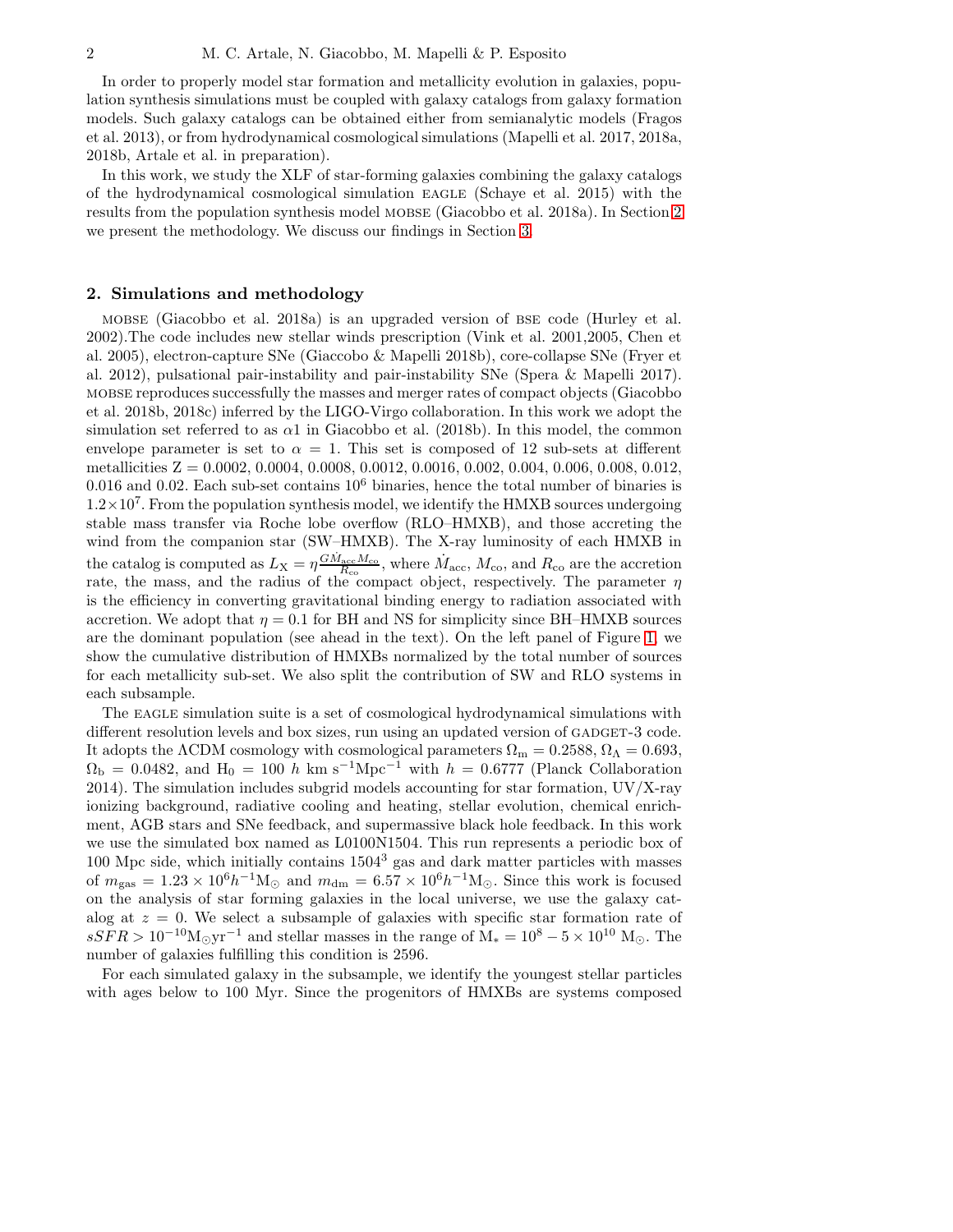# The HMXBs in star-forming galaxies 3

of two massive stars, these sources are directly connected with the star-forming regions within the galaxies. The assumption to select the youngest stellar particles  $(< 100 \text{ Myr})$ accounts for this fact. In Figure [1](#page-2-0) right panel, we show the spatial distribution of the stellar particles in one of the galaxies of the sub-sample. We find that the stellar particles with age  $\lt 100$  Myr (indicated by black stars in Figure [1\)](#page-2-0) are mainly in the outskirts of this galaxy, and a few of them are located close to the central region.

Hence, for each galaxy in the subsample, we identify the stellar particles that fulfil the age condition, and according to the metallicity of each particle  $Z_*$ , we compute the number of HMXBs as Mapelli et al. (2010),

$$
N_{\text{HMXB}} = \frac{N_{\text{HMXB}}^{\text{MOBSE}}(Z_*)}{m^{\text{MOBSE}}(Z_*)} m_*^{\text{EAGLE}} f_{\text{corr}} f_{\text{bin}},\tag{2.1}
$$

where  $m_*^{\text{EAGLE}}$  is the mass of the stellar particle,  $N_{\text{HMXB}}^{\text{MOBSE}}(Z_*)$  is the total number of HMXBs in the MOBSE catalog with the metallicity closer to  $Z_*$ , and  $m^{\text{MOBSE}}(Z_*)$  is the total mass of the MOBSE catalog at the selected metallicity. The parameter  $f_{\text{corr}} = 0.285$ accounts for the fact that we simulate only massive stars ( $\geq 5$  M<sub>☉</sub>), while  $f_{\text{bin}} = 0.5$  is the assumed binary fraction. Hence, we randomly select a number  $N_{\text{HMXB}}$  of HMXBs from the sub-set of MOBSE with the metallicity closer to  $Z_*$  and we assign them to that star particle.

Our model also accounts for transient and persistent sources and includes prescriptions for Be–HMXB systems. Following Zuo et al. (2014), we assume that Be–HMXBs are wind-fed systems composed of an NS and a massive companion star, with orbital periods in the range of 10-300 d. We assume that only 25% of these systems are Be– HMXBs. We identify transient sources through the thermal disk instability model, where binaries with accretion rates below a critical value  $\dot{M}_{\rm crit}$  are considered transient sources (see Frank, King and Raine 2002, eq. 5.105 and 5.106, p. 133). We note here that the assumptions made for transient sources are based on models for low-mass X-ray binary sources. Transient sources are in a quiescent state most of the time. Hence, we assume



<span id="page-2-0"></span>Figure 1. Left panel: Cumulative number of HMXBs normalized by the total number of sources, obtained with mobse for the 12 adopted metallicities (filled lines). We also show the contribution from SW-HMXBs (dotted lines) and RLO-HMXBs systems (dashed lines). Right panel: Spatial distribution of the stellar particles within one of the galaxies in the EAGLE catalog, showed face on. The color code represents the ages of the stellar particles (the oldest and the youngest populations are marked in red and in blue, respectively). Stellar particles that were formed in the last 100 Myr are shown by black stars (these particles are populated with HMXBs, see the details in Section [2\)](#page-1-0).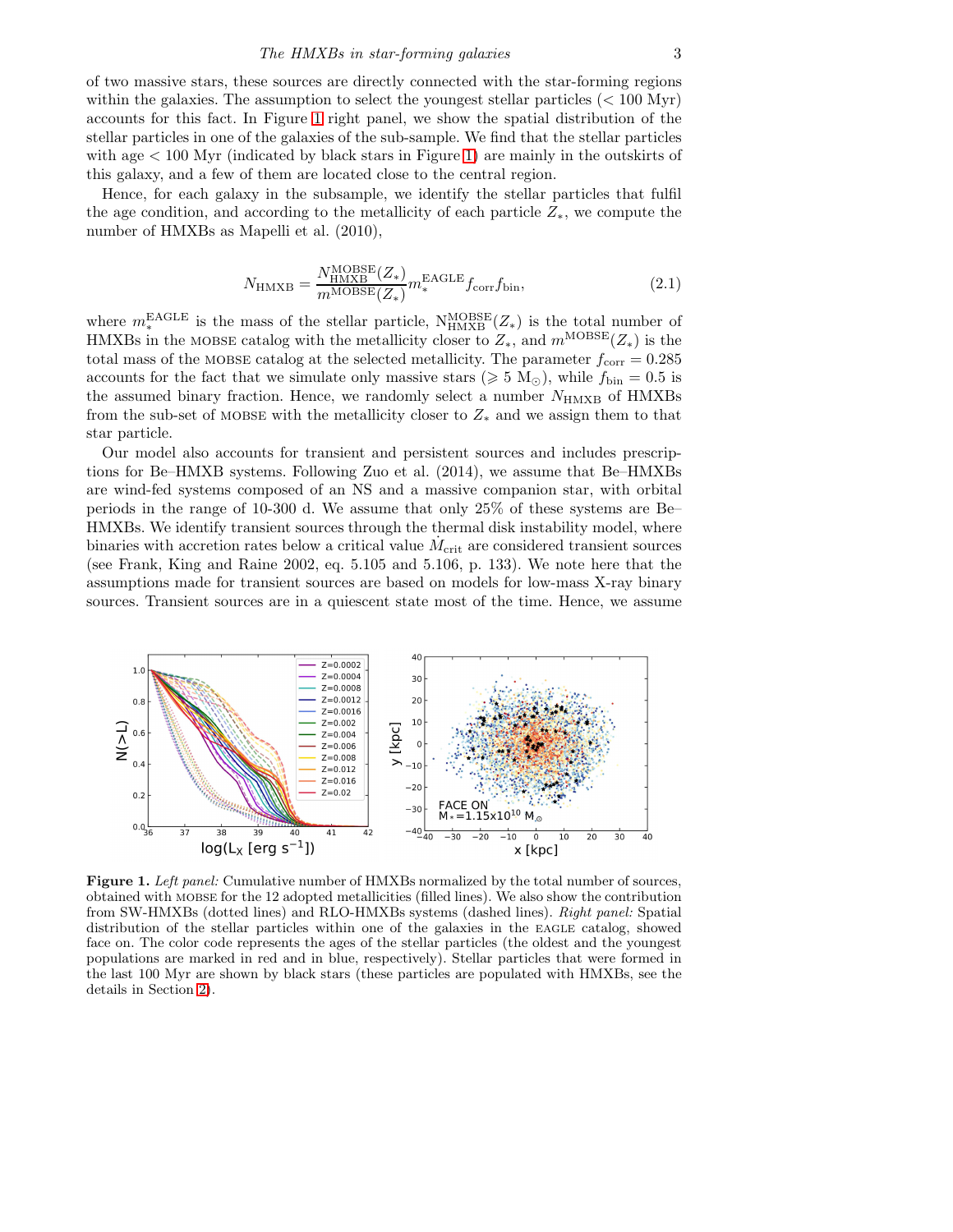that its duty cycle is 1%. We also adopt a bolometric correction following Fragos et al. (2013).

We compute the error bars assuming a Poisson distribution for the X-ray luminosities within the galaxies. We split the mean XLF of the star-forming galaxies according to the compact object (BH–HMXB and NS–HMXB) and the accretion process (RLO–HMXB, SW–HMXB, Be–HMXB) of the sources.

Using this method, for each simulated galaxy we obtain a population of HMXBs that accounts for the variability of the sources and the different emission mechanisms. In this work, we focus on studying the XLF of star-forming galaxies and compare our findings with the observational results of Mineo et al. (2012).

### <span id="page-3-0"></span>3. Results and future work

Figure [2](#page-4-0) shows the mean XLF obtained by stacking together the XLFs of the starforming galaxies. Our results show that the mean XLF of the simulated galaxies is in fair agreement with the observed XLF by Mineo et al. (2012, grey line).

In our model, BH–HMXBs are more numerous and generally brighter than NS–HMXBs. BH systems are expected to be more luminous than NS–HMXBs (Kaaret *et al.* 2017). However, observational results indicate that persistent NS–HMXBs are more numerous than persistent BH–HMXBs in the Milky Way (e.g., Lutovinov et al. 2013).

Nonetheless, Vulic et al. (2018) show that galaxies with sSFR >  $10^{-10}$  yr<sup>-1</sup> have a higher number of BH-HMXBs than NS-HMXBs due to recent star formation episodes. Moreover, the fraction of BH-HMXBs and NS-HMXBs from the population synthesis model output shows that BH–HMXBs are more numerous in the simulated set. This is explained since strong interaction in binary systems tends to form more BH than NS due to mass transfer.

When we compare the HMXB according to the accretion process, we find that the RLO–HMXBs contribute only with high X-ray luminosity sources, while while SW-HMXBs dominate in all the X-ray luminosity range.

Several parameters in the population synthesis model (e.g. supernova kicks) might play a fundamental role in shaping the population of HMXBs. In a forthcoming work, we will investigate in detail the impact of some key population-synthesis parameters on the demography of HMXBs.

# Ackwnoledgements

MCA acknowledges financial support from the Austrian National Science Foundation through FWF stand-alone grant P31154-N27.

### References

Artale, M. C., Tissera, P. B., Pellizza, L. J 2015, MNRAS, 448, 3071

Belczynski, K., Kalogera, V., Zezas, A., Fabbiano, G. 2004, APJL, 601, 147

Chen, Y., Bressan, A., Girardi, L., Marigo, P., Kong, X., Lanza, A. 2015, MNRAS, 452, 1068

Douna, V. M., Pellizza, L. J., Laurent, P., Mirabel, I. F. 2018 MNRAS, 474, 3488

Fragos, T., Lehmer, B., Tremmel, M., Tzanavaris, P., Basu-Zych, A., Belczynski, K., Hornschemeier, A., Jenkins, L., Kalogera, V., Ptak, A. , Zezas, A. 2013, ApJ, 764, 41

Frank, J., King, A., Raine, D. J. 2002, Accretion Power in Astrophysics ISBN 0521620538. Cambridge, UK. Cambridge University Press